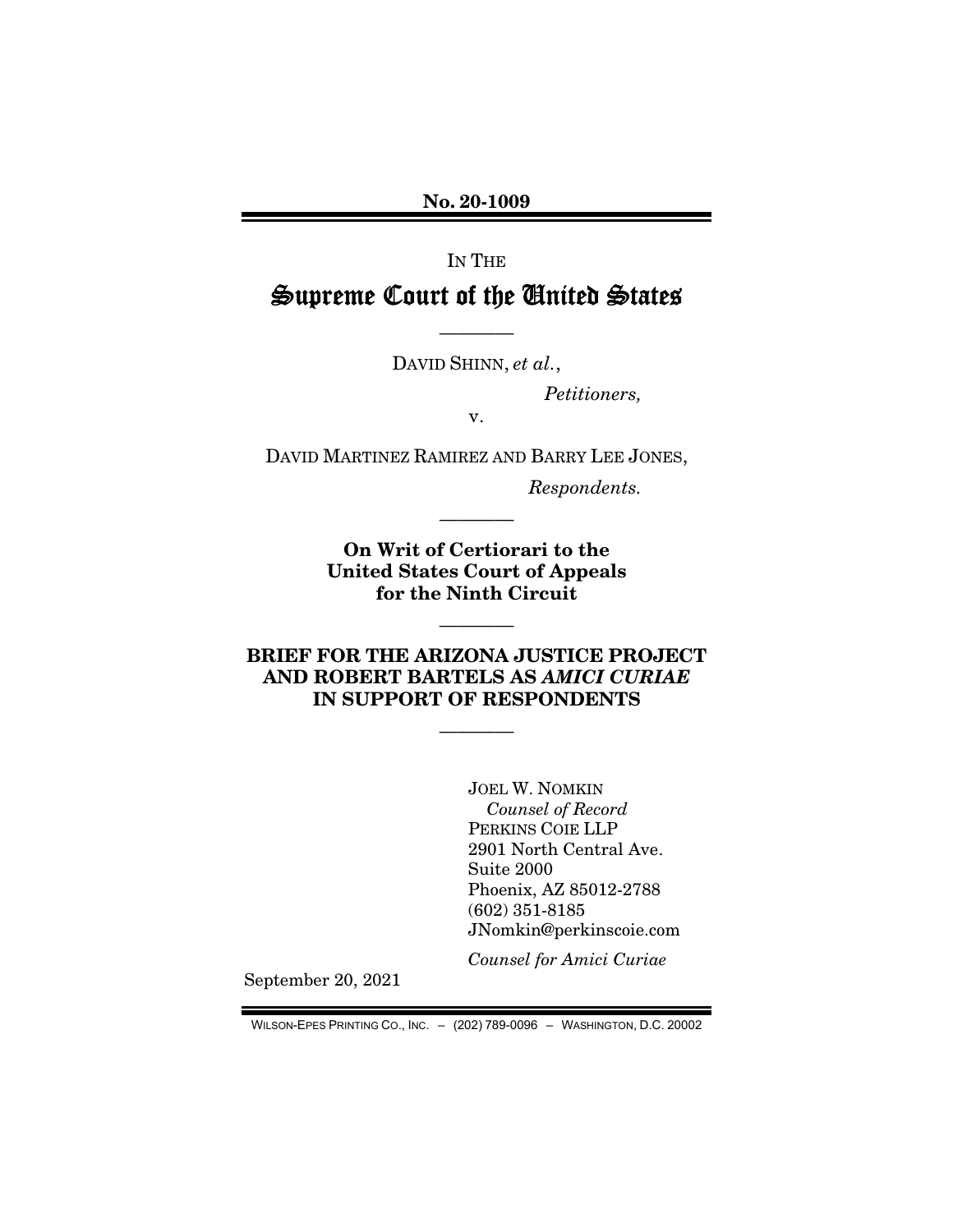# TABLE OF CONTENTS

| Page |
|------|
|      |
| 2    |
| 3    |
|      |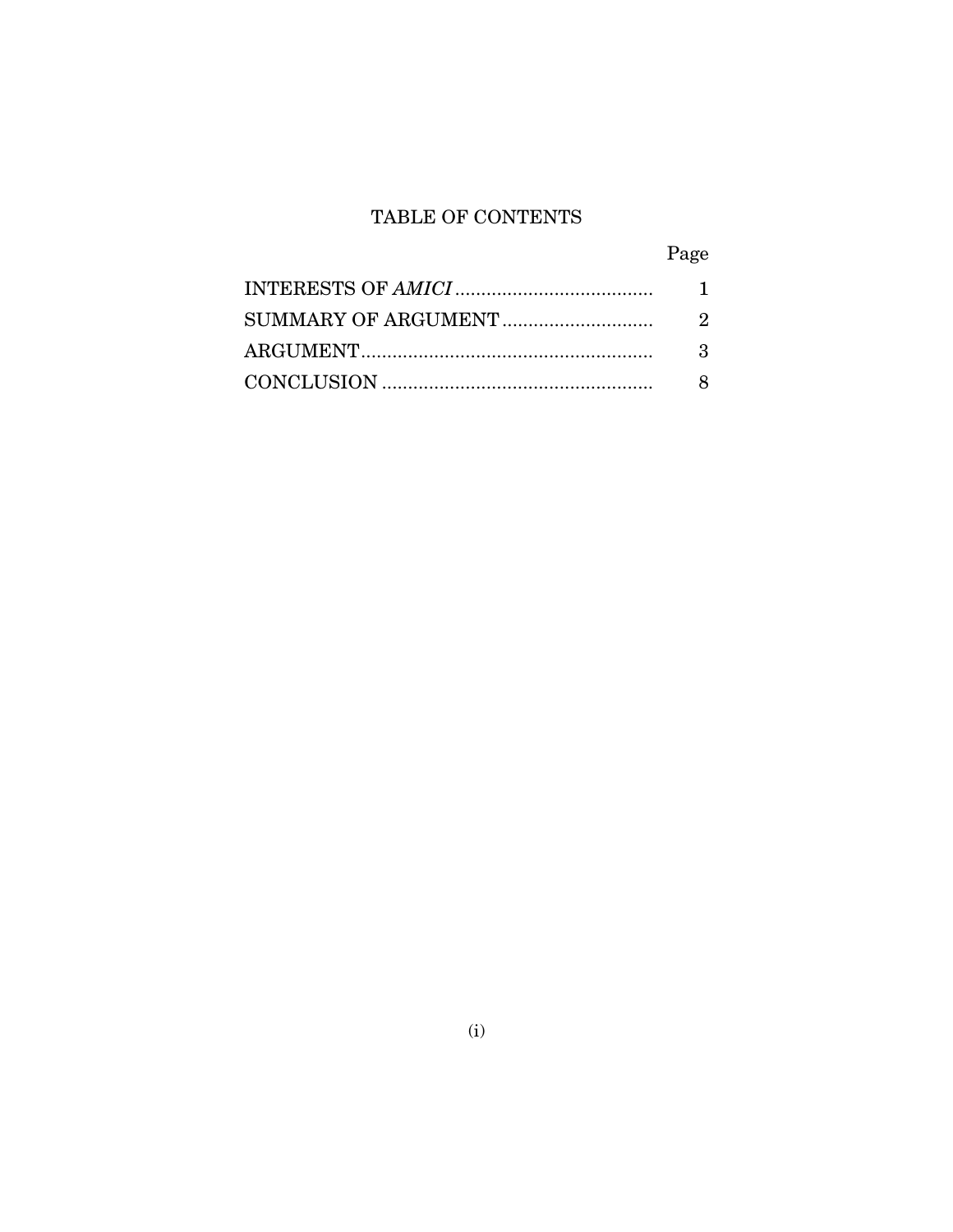## ii TABLE OF AUTHORITIES

 $\begin{tabular}{cc} \textbf{CASES} & \textbf{Page(s)}\\ \end{tabular}$ 

| Edwards v. Vannoy,          | 5    |
|-----------------------------|------|
| Franchise Tax Bd. v. Hyatt, |      |
| Halbert v. Michigan,        | 3, 8 |
| Holland v. Florida,         |      |
| Kimble v. Marvel Ent., LLC, | 2.7  |
| Martinez v. Ryan,           |      |
| <b>STATUTES</b>             |      |

# RULES

| $\mathbf{1}$ |
|--------------|
| $\mathbf{1}$ |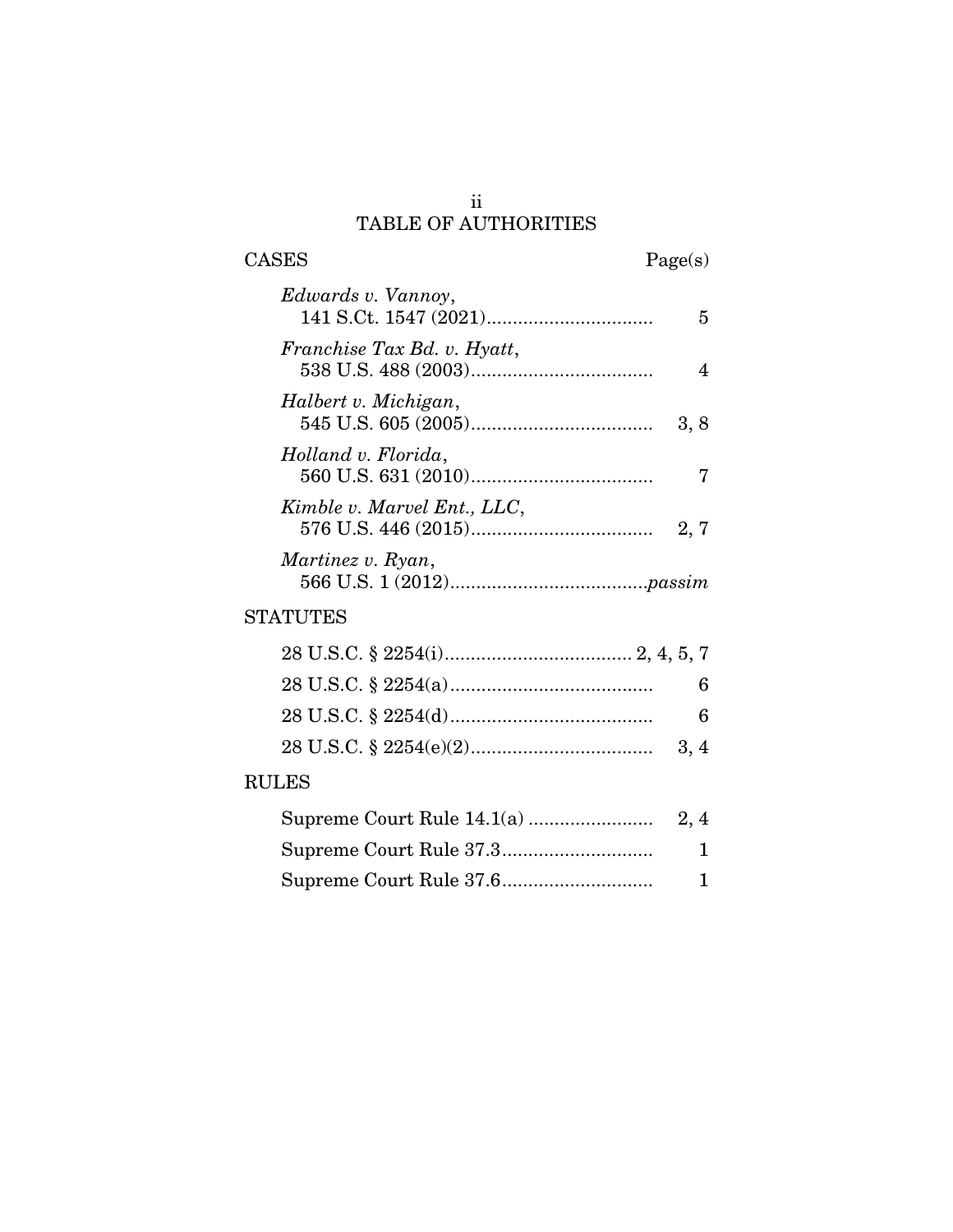## INTERESTS OF *AMICI*<sup>1</sup>

The Arizona Justice Project is a  $501(c)(3)$  organization that was founded in 1998. The Project's primary mission is to investigate and, where appropriate, attempt to remedy and prevent wrongful convictions and sentences. The Project's staff and volunteer attorneys regularly handle federal habeas corpus and state post-conviction cases, as well as proceedings before the Arizona Board of Clemency. The Project also has participated in criminal justice projects with state and local agencies (such as the Arizona Attorney General's Office, the Arizona Department of Public Safety, and the Phoenix Crime Lab). Luis Martinez, Petitioner in *Martinez v. Ryan*, 566 U.S. 1 (2012), was a client of the Arizona Justice Project.

Robert Bartels is an emeritus professor at the Sandra Day O'Connor College of Law at Arizona State University. During approximately 40 years as a fulltime law teacher, primarily at the University of Iowa and Arizona State University, he frequently taught criminal procedure, federal habeas corpus, and state post-conviction relief, and he has continued to be a guest lecturer on those subjects since he moved to emeritus status in 2015. He is a former Assistant and Special Assistant United States Attorney; and since 1971 he has litigated dozens of federal habeas corpus and state post-conviction cases. He briefed and argued

<sup>&</sup>lt;sup>1</sup> In accordance with Supreme Court Rule 37.6, this brief was not authored in whole or in part by any party or counsel for any party. No person or party other than amici or their counsel made a monetary contribution to the preparation of or submission of this brief. The parties have filed blanket consents to the filing of amicus curiae briefs, pursuant to Supreme Court Rule 37.3.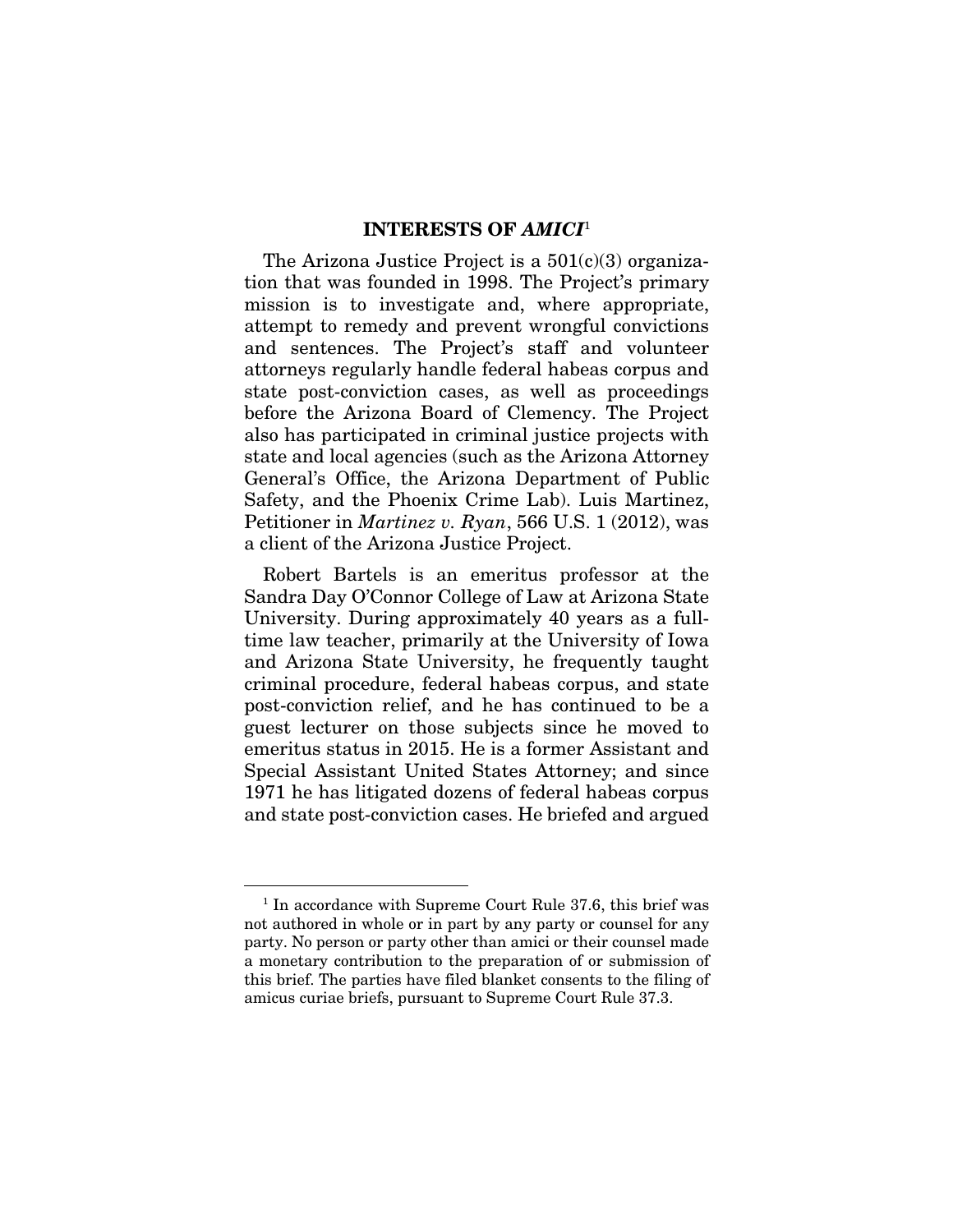*Martinez v. Ryan* as counsel for Petitioner and as a volunteer for the Arizona Justice Project.

### SUMMARY OF ARGUMENT

An amici curiae brief filed in this proceeding for Jonathan F. Mitchell and Adam K. Mortara ("Mitchell Brief") argues that *Martinez v. Ryan*, 566 U.S. 1 (2012), should be overruled, solely on the ground that the seven-Justice majority in *Martinez* misinterpreted 28 U.S.C. § 2254(i). That argument is without merit, for several reasons:

A. The issue of whether *Martinez* should be overruled is not encompassed by the Question on which certiorari was granted, and this Court therefore should not consider that issue. Supreme Court Rule 14.1(a).

B. The *Martinez* super-majority's holding that § 2254(i) prohibited the use of "the ineffectiveness or incompetence of counsel during Federal or State collateral post-conviction proceedings" only as a ground for substantive habeas corpus relief, and not as cause and prejudice to excuse a procedural default, 566 U.S. at 17, was clearly explained and faithful to the statute. The Mitchell amici's confused discussion of the statutory language provides no good reason to question *Martinez's* holding.

C. Given that *Martinez* was correctly decided, the Mitchell amici's argument against *stare decisis* does not make it to first base. As this Court noted in *Kimble v. Marvel Ent., LLC*, 576 U.S. 446, 455 (2015), *stare decisis* "has consequence only to the extent it sustains incorrect decisions." Moreover, *Martinez's* interpretation of § 2254(i) has enhanced force because Congress has left it intact for the past nine years.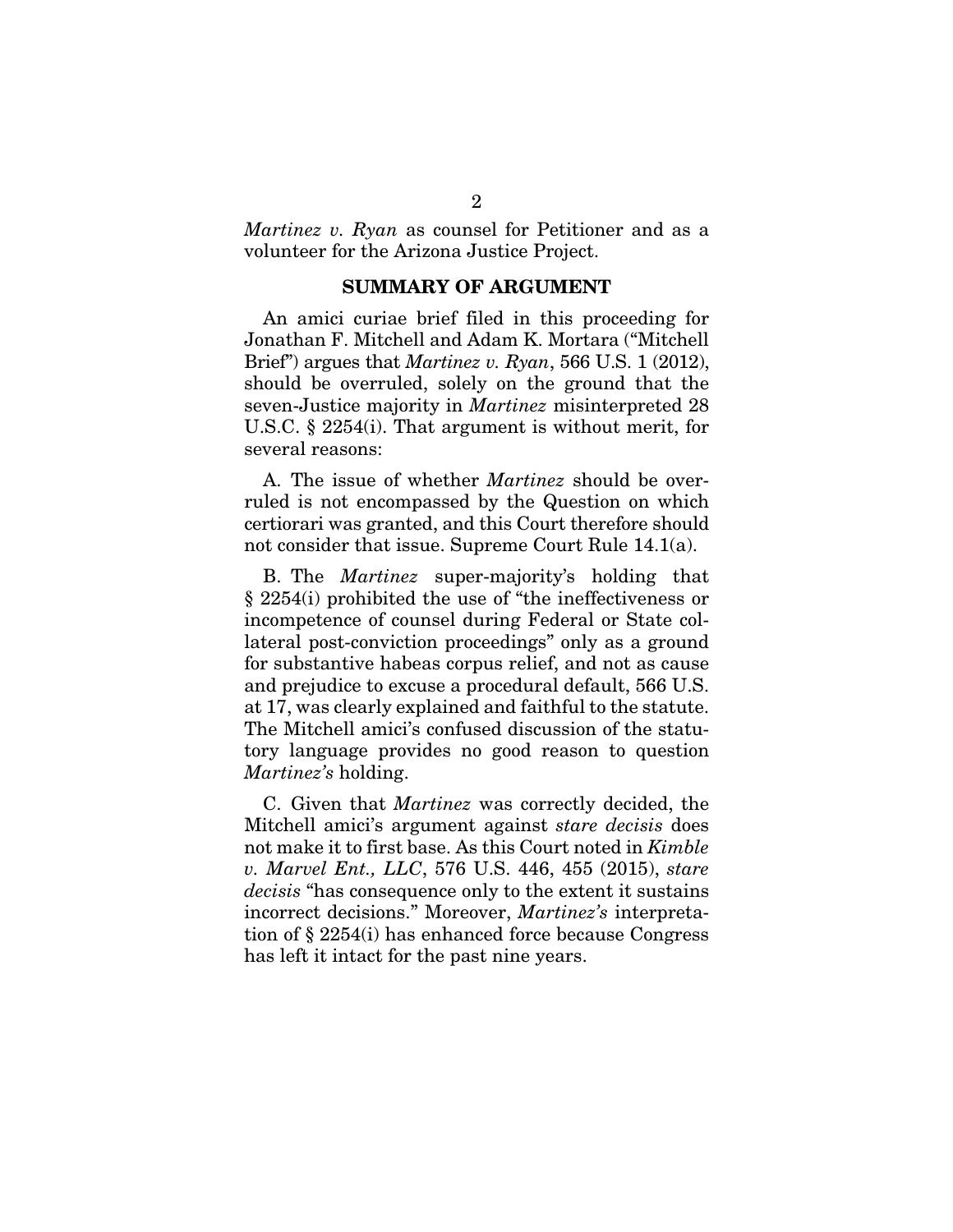D. The Mitchell amici ignore the point that if this Court were to overturn the equitable federal habeas rule in *Martinez*, state and federal courts inevitably would have to address and decide a question that *Martinez* purposely avoided: Does a convicted defendant have a federal *constitutional* right to effective assistance of counsel in an initial-review collateral proceeding, with respect to any claim of ineffective assistance of trial counsel? That an affirmative answer would be required to this question is made clear by the majority's analysis in *Martinez*, 566 U.S. at 10-12, 14, which closely tracked the constitutional reasoning in *Halbert v. Michigan*, 545 U.S. 605 (2005). But that result would impose on the States significant burdens that the equitable rule in *Martinez* does not. 566 U.S. at 15-16.

## ARGUMENT *MARTINEZ V. RYAN* SHOULD NOT BE OVERRULED

Although Petitioner's Merits Brief does not argue that *Martinez v. Ryan*, 566 U.S. 1 (2012), should be overruled,<sup>2</sup> the Mitchell Brief does make that argument, based entirely on the theory that the seven-Justice majority in *Martinez* misinterpreted 28 U.S.C.

<sup>2</sup> Petitioner's Merits Brief does state (at 36) that "if a conflict [between *Martinez* and § 2254(e)(2)] in fact exists, or if the *Jones* panel and *Detrich* plurality are correct that applying the statute divests *Martinez* of its relevance, . . . then the solution is to revisit *Martinez*, not to ignore § 2254(e)(2) for the sole purpose of giving *Martinez* force." But this highly conditional and undeveloped suggestion to "revisit" *Martinez* does not amount to an argument that this Court should overrule *Martinez* in this case.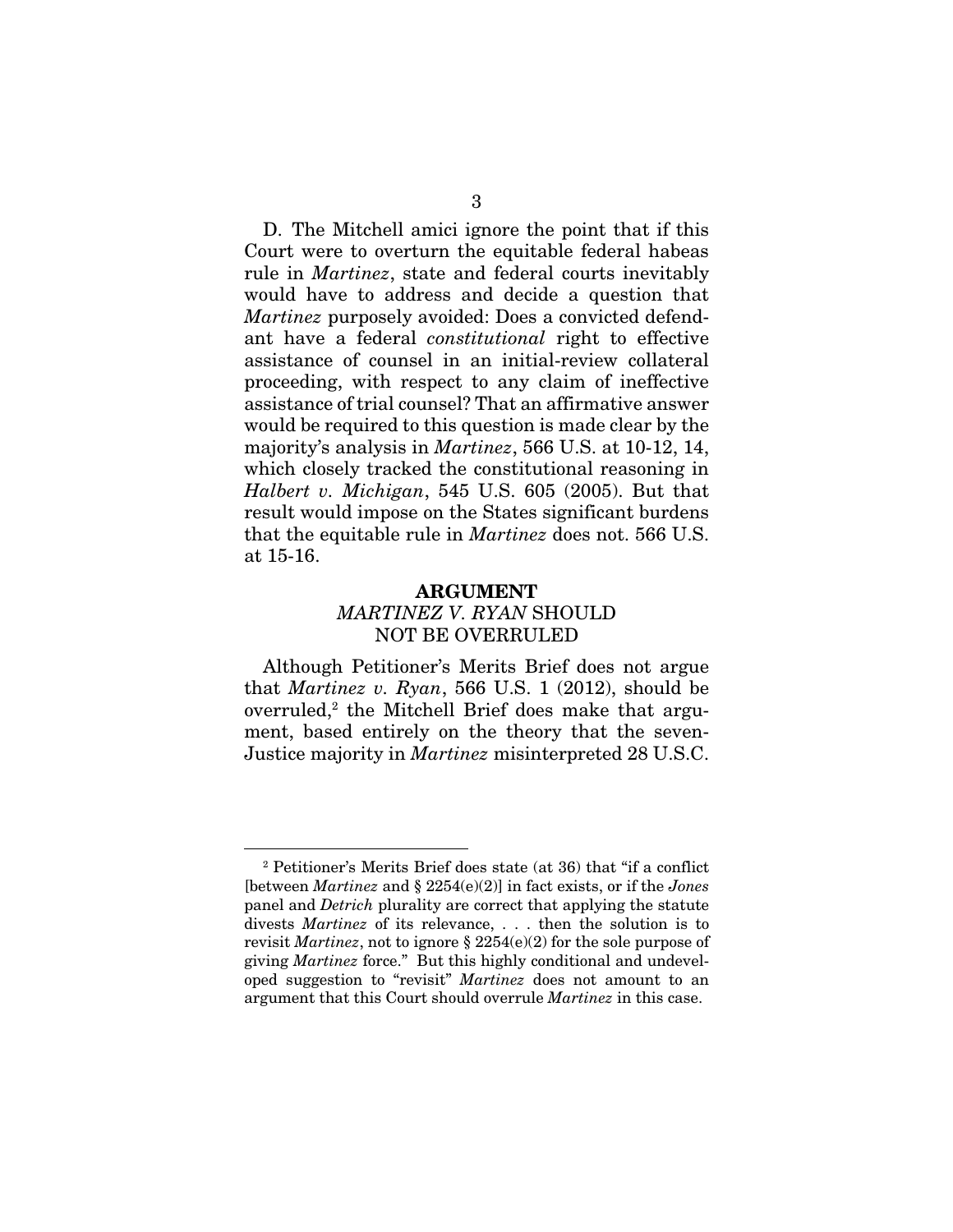§ 2254(i).3 This Court should *not* overrule *Martinez*, for several independently sufficient reasons:

A. The issue of whether *Martinez* should be overruled is not encompassed by the single Question on which certiorari was granted: "Does application of the equitable rule this Court announced in *Martinez v. Ryan* render 28 U.S.C. § 2254(e)(2) inapplicable to a federal court's merits review of a claim for habeas relief?" (Pet. for Cert. at i). This Court therefore should not consider that issue. *See* Supreme Court Rule 14.1(a); *Franchise Tax Bd. v. Hyatt*, 538 U.S. 488, 497 (2003).

B. The *Martinez* super-majority's interpretation of  $\S 2254(i)$  – which construed the statute as applying only to substantive grounds for habeas corpus relief, and not to cause and prejudice to excuse a procedural default, 566 U.S. at  $17<sup>4</sup>$  – was correct and clearly explained:

Section 2254(i) provides that "the ineffectiveness or incompetence of counsel during Federal or State collateral post-conviction proceedings shall not be a ground for relief." . . . A finding of cause and prejudice does not entitle the prisoner to habeas relief. It merely allows a federal court to consider the merits of a claim that otherwise would have been

<sup>3</sup> The Mitchell Brief does not challenge the reasoning that formed the basis for the holding in *Martinez* that when an ineffective-trial-counsel claim must be raised in an "initial-review collateral proceeding," a procedural default will not bar federal habeas review of that claim "if, in the initial-review collateral proceeding, there was no counsel or counsel in that proceeding was ineffective," 566 U.S. at 8-17.

<sup>4</sup> Justice Scalia's dissent in *Martinez* (for himself and Justice Thomas) did not discuss § 2254(i). *Id.* at 18-29.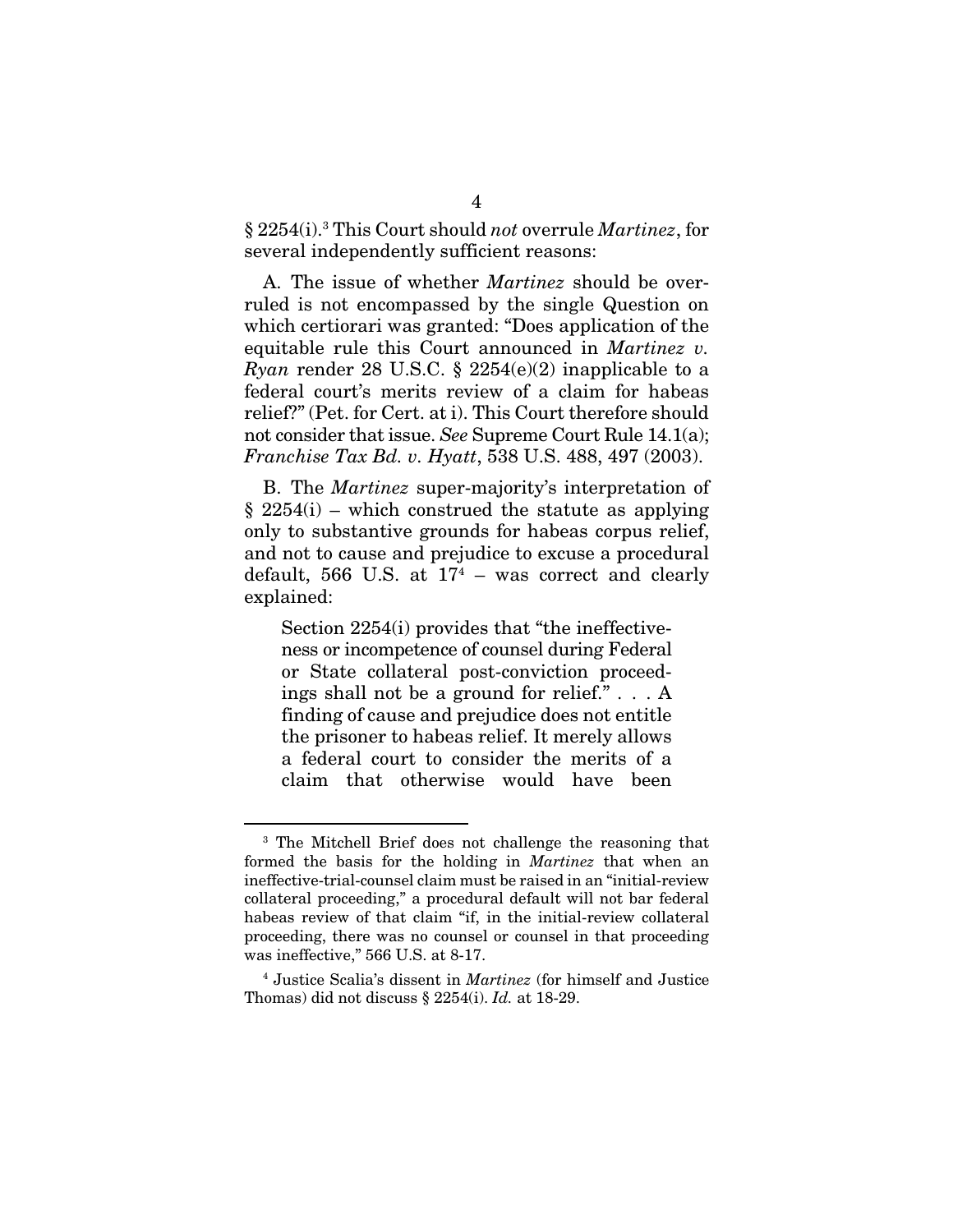procedurally defaulted. In this case, for example, Martinez's "ground for relief" is his ineffective-assistance-of-trial-counsel claim, a claim that AEDPA does not bar. Martinez relies on the ineffectiveness of his postconviction attorney to excuse his failure to comply with Arizona's procedural rules, not as an independent basis for overturning his conviction. In short, while § 2254(i) precludes Martinez from relying on the ineffectiveness of his postconviction attorney as a "ground for relief," it does not stop Martinez from using it to establish "cause."

566 U.S. at 17 (citation omitted). The Mitchell Brief's attacks on that reasoning are without merit:

1. The Mitchell amici first complain that the *Martinez* majority's statement that a "finding of cause and prejudice does not entitle the prisoner to habeas relief" is flawed because habeas petitioners are never "entitled" to the writ. (Mitchell Br. at 4-5). But this argument is supported only by citations to two concurring opinions in *Edwards v. Vannoy*, 141 S.Ct. 1547 (2021) – both of which simply point out that even a habeas petitioner who can show that his trial involved constitutional error might not be entitled to relief from his conviction because of Court-made equitable doctrines such as procedural default, harmless error, and abuse of the writ. *Id*. at 1566, 1570. The *Martinez* super-majority obviously was aware of those equitable doctrines – one of which was directly at issue in that case. The implication that a petitioner might be "entitled" to habeas relief must be understood to refer to a petitioner who is not subject to the equitable doctrines mentioned by the concurring opinions in *Edwards*. In any event, the amici provide no reason why *Martinez's*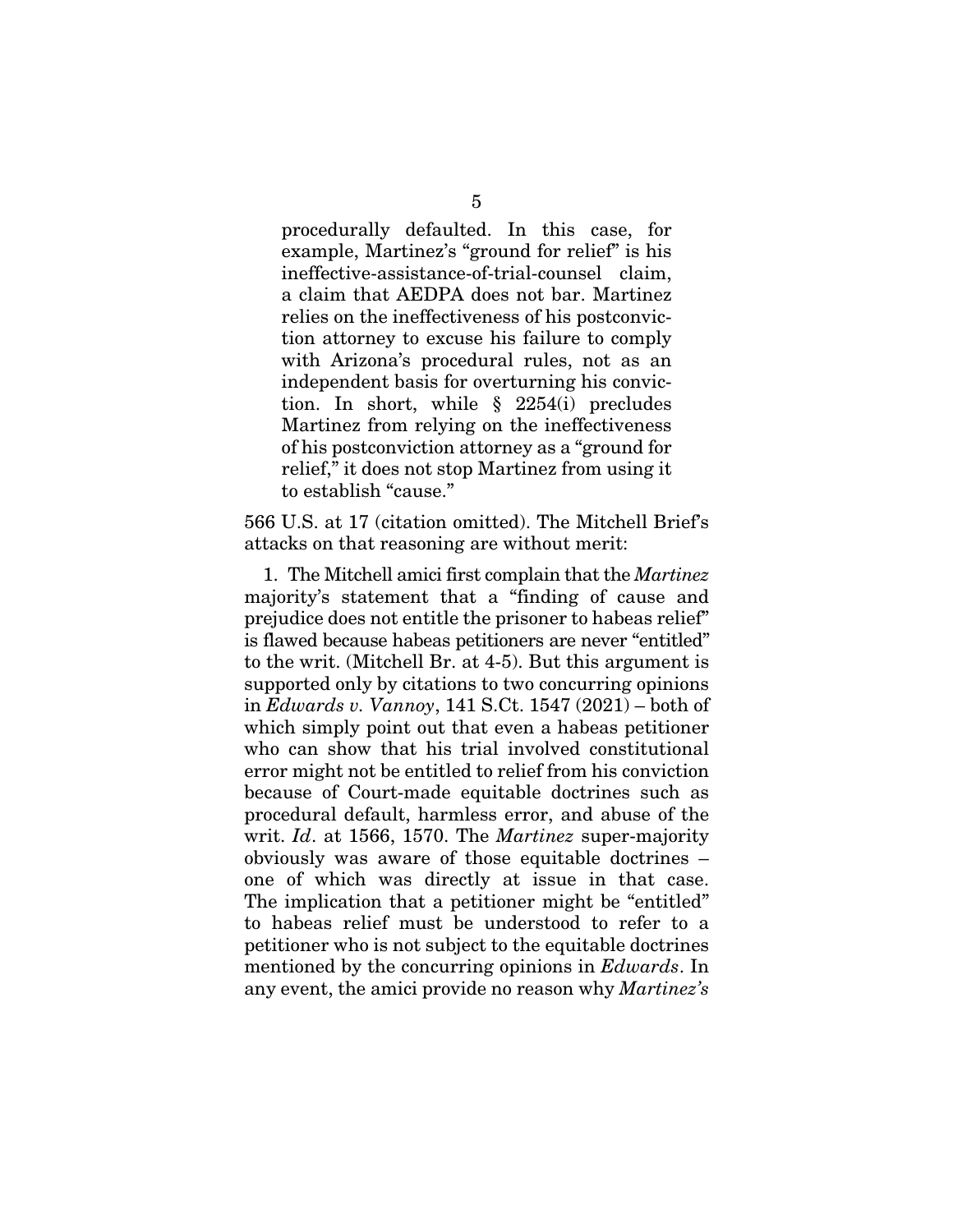use of the word "entitled" affects the validity of its conclusion that the statutory language "ground *for relief"* refers to substantive relief that would come with issuance of the writ.

2. The Mitchell amici also argue that the *Martinez* majority erred by equating the term "ground for relief" with the word "claim," and that somehow the former therefore must encompass issues like cause and prejudice. (Mitchell Br. at 5-8). The following points about that confused argument will suffice to show its invalidity.

a. The Mitchell amici rely on the following statutory comparison as their very first attempt to support a significant distinction between the terms "ground for relief" and "claim":

Compare 28 U.S.C.  $\S$  2254(a) ("court[s] shall entertain an application for a writ of habeas corpus \* \* \* only on the *ground* that he is in custody in violation of the Constitution or laws or treaties of the United States") (emphasis added), with *id.* § 2254(d) ("writ shall not be granted with respect to any *claim* that was adjudicated on the merits") (emphasis added).

(*Id.* at 5). But this comparison shows that  $\S$  2254(a) uses the word "ground" to refer to a basis for ultimate substantive relief (in the form of a writ of habeas corpus), and that  $\S 2254(d)$  uses the word "claim" to refer to the same thing – which disproves the Mitchell amici's basic thesis.

b. Much of the Mitchell amici's argument focuses on selected definitions of "claim" and "ground" – but ignores the qualifying words "for relief." (*Id.* at 6-7). Those words were critical to the *Martinez* majority's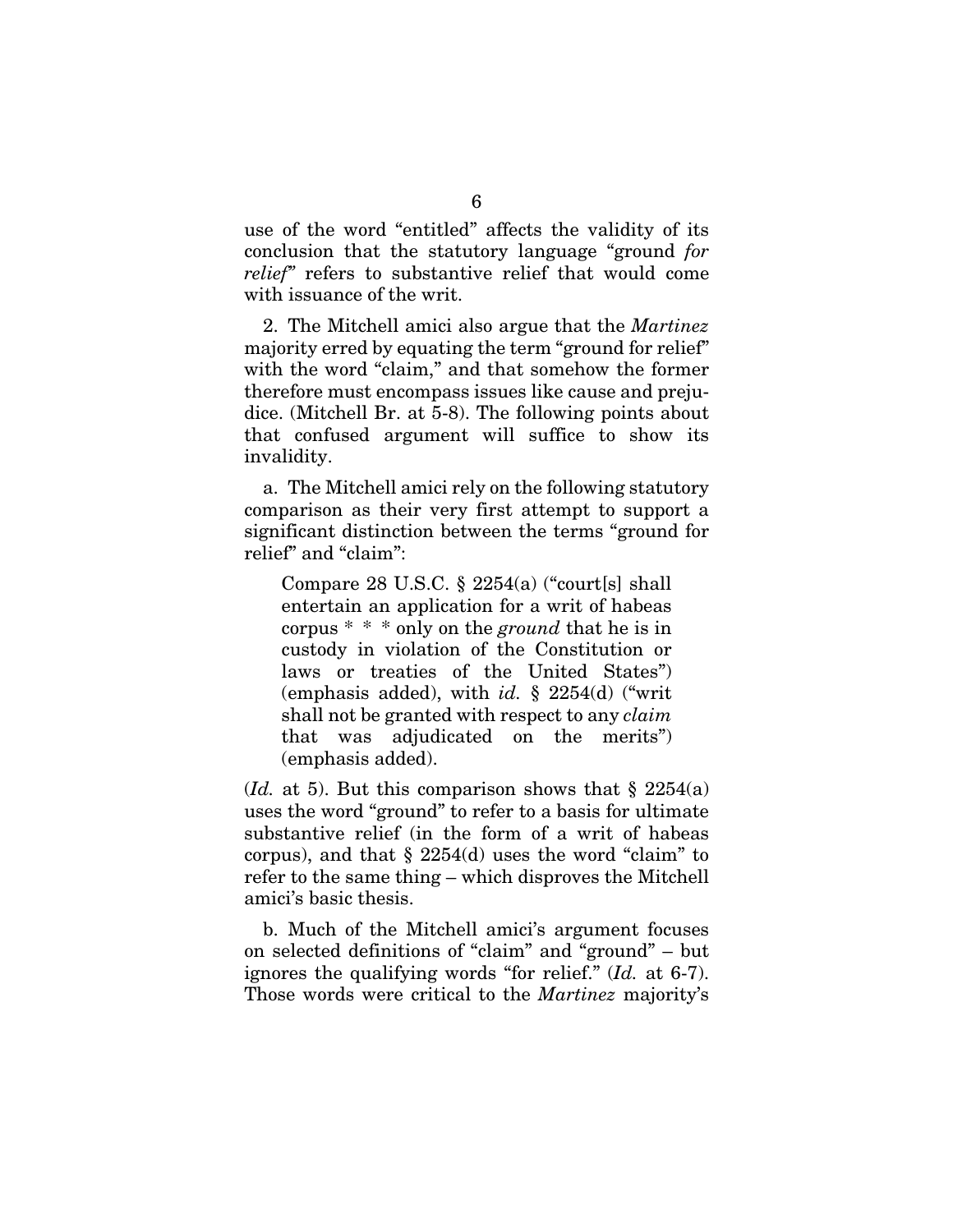interpretation of § 2254(i). *Martinez's* equitable rule gives the habeas petitioner no "relief" at all; it simply provides a possible reason to excuse a procedural default.

C. Given the foregoing points, the Mitchell amici's argument against *stare decisis* (*id.* at 8-13) fails at the threshold. If overruling *Martinez* is not encompassed by the question on which certiorari was granted, *or* if the *Martinez* super-majority's interpretation of § 2254(i) was correct, then this Court need not rely on *stare decisis,* which "has consequence only to the extent it sustains incorrect decisions." *Kimble*, 576 U.S. at 455. Nevertheless, were the Court to consider revisiting *Martinez,* statutory *stare decisis* principles would be compelling:

[*S*]*tare decisis* carries enhanced force when a decision . . . interprets a statute. Then, unlike in a constitutional case, critics of our ruling can take their objections across the street, and Congress can correct any mistake it sees.

*Id.* at 456. It has now been over nine years since *Martinez* rejected the interpretation of § 2254(i) that the Mitchell amici now propose – and more than eleven years since this Court rejected the same interpretation in *Holland v. Florida*, 560 U.S. 631, 660 (2010). But Congress has not amended § 2254(i).

D. Finally, a point that the Mitchell amici do not address: Overruling *Martinez* inevitably would require the federal and state courts to confront and decide the question that *Martinez's* equitable rule avoided: Does a convicted defendant have a federal constitutional right to effective assistance of counsel in an initialreview collateral proceeding, specifically with regard to any claim of ineffective assistance of trial counsel?